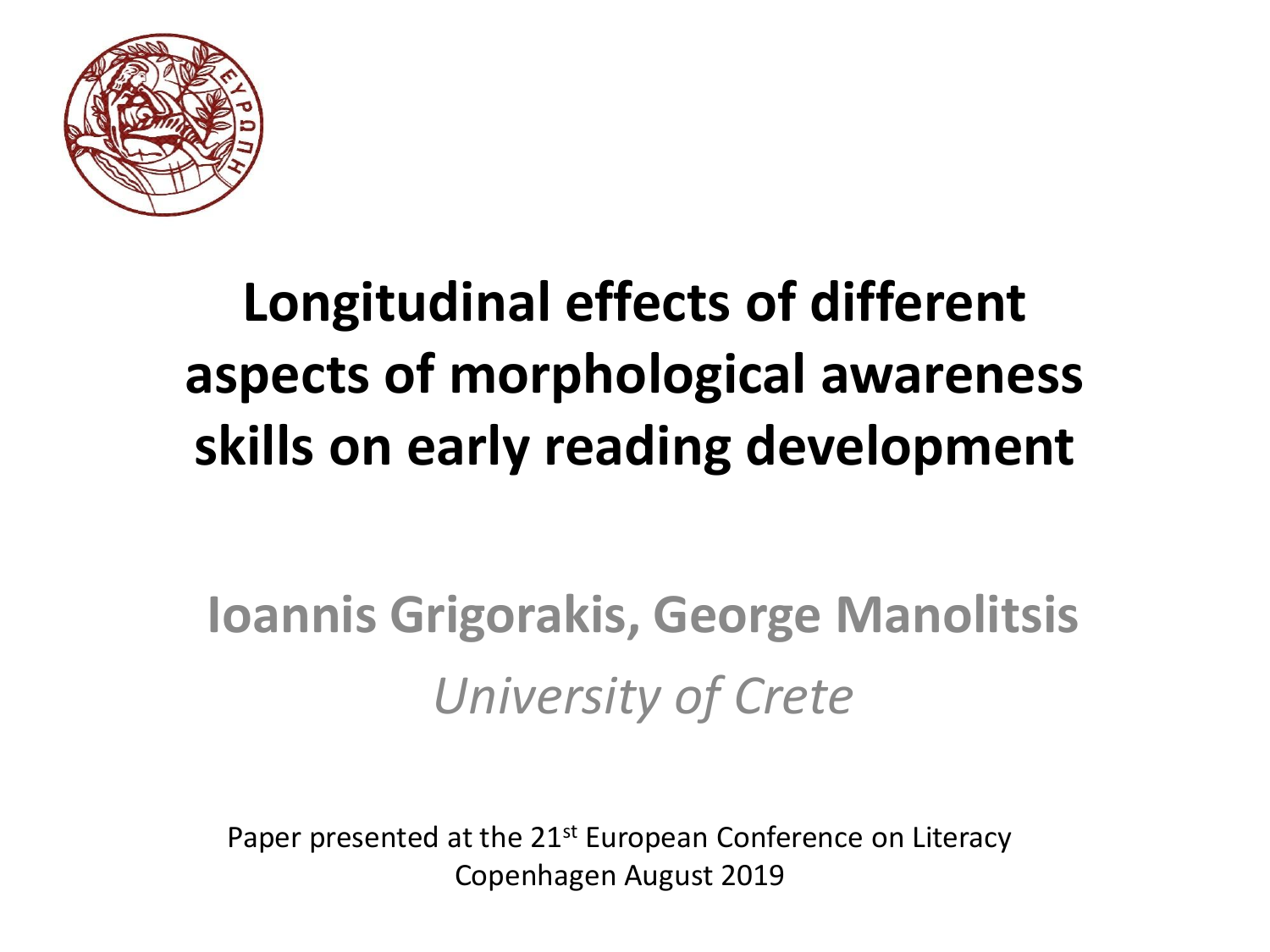- Morphological awareness (MA), the metalinguistic skill responsible for identifying and intentionally manipulating the morphemic units of words (e.g., Carlisle, 1995; Kuo & Anderson, 2006) is a significant predictor of word reading (e.g., Casalis & Louis-Alexandre, 2000; Kirby et al., 2012; McBride-Chang et al., 2005; Vaknin-Nusbaum et al., 2016 ; see also Ruan et al., 2018, for evidence from a recent meta-analysis).
- That MA predicts word reading performance beyond the effects of phonological skills is well established in English (see Kim et al., <sup>2013</sup> ; Kirby et al., 2012; McCutchen et al., 2008).

• Studies in English have reported a significant effect of MA on both reading accuracy (e.g., Mann & Singson, 2003; Deacon & Kirby, 2004 ; Deacon et al., 2013) and fluency (e.g., Apel & Diehm, 2014; Desrochers et al., 2017).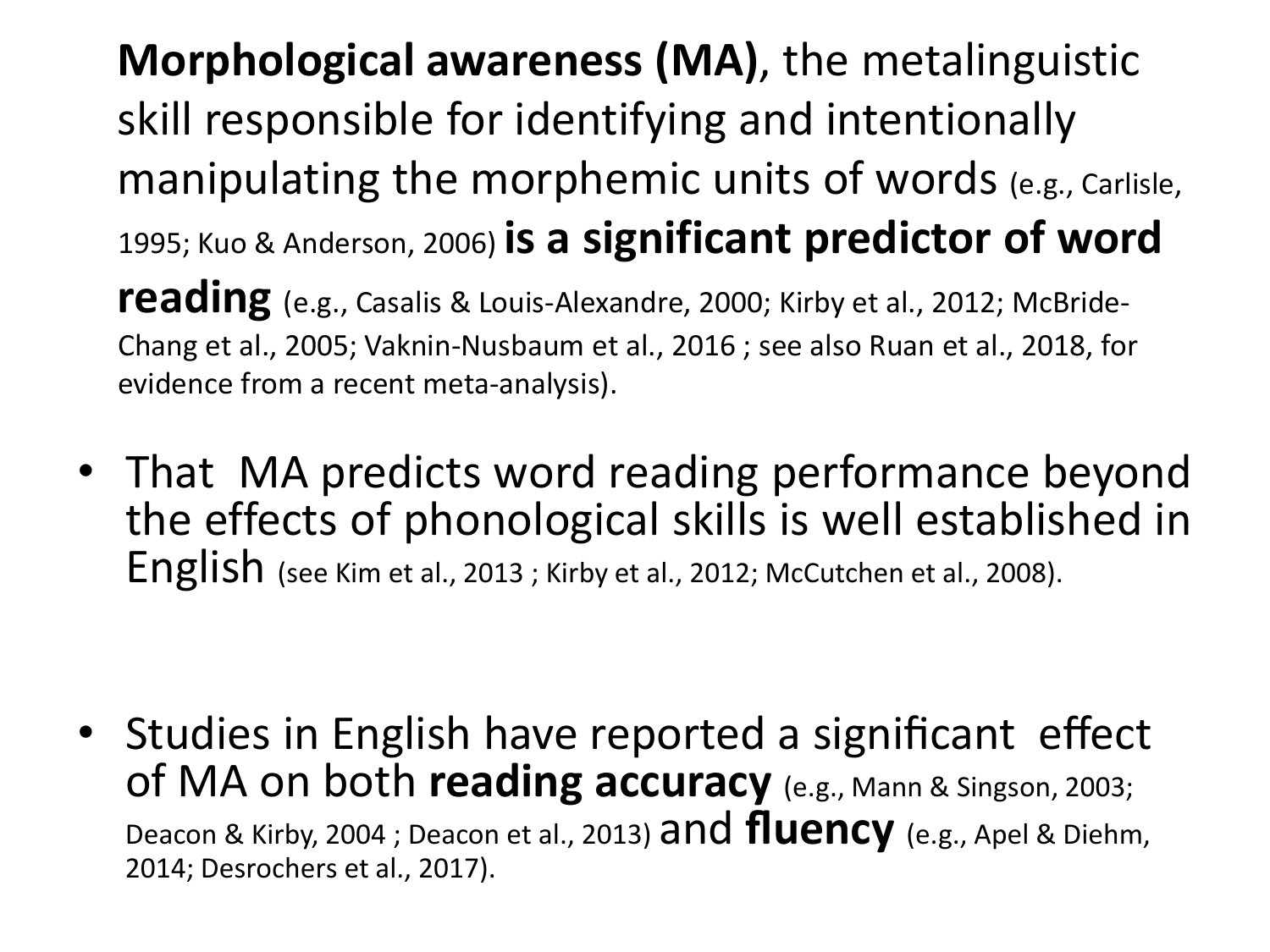In orthographies with high consistency from graphemes to phonemes, MA seems to have a limited effect on word reading in early years (until Grade 2), at least after controlling for phonological awareness (see e.g., Finnish: Müller & Brady, 2001; Greek: Manolitsis, Grigorakis, & Georgiou, 2017; Rothou & Padeliadou, 2015; Korean: Kim, 2011)

Greek is characterized by a very high feedforward (reading) orthographic consistency (95%) and lower feedback (spelling) consistency (80.2%) (Protopapas & Vlahou, 2009).

MA appears to be prominent on early spelling

development (Grigorakis & Manolitsis, 2016, 2018 for Grades 1 and 2; Desrochers et al., 2018, for Grade 2)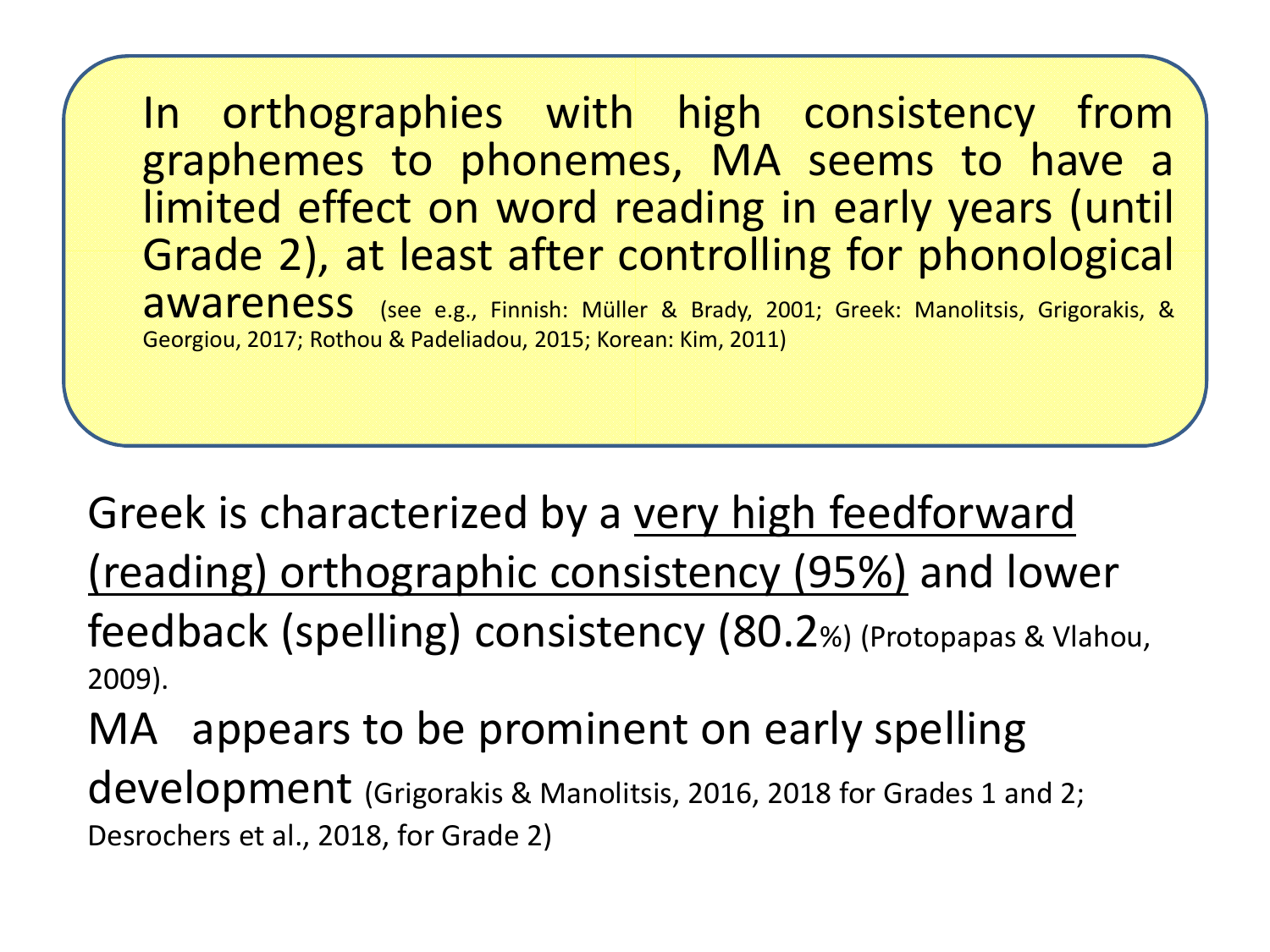### The longitudinal relation between early morphological awareness and word reading in Greek

• MA in Kindergarten and in G1 did not predict word reading fluency, after controlling for the effects of vocabulary, phonological awareness and RAN, at the end of G1 and G2 (Manolitsis et al., 2017)

• MA in Kindergarten predicted reading accuracy for both words and pseudowords but not text reading fluency, after controlling for the effects of vocabulary and phonological awareness, in G1 (Diamanti et al., 2017)

Children in Greece receive phonics instruction to learn to read (e.g., Protopapas, 2017)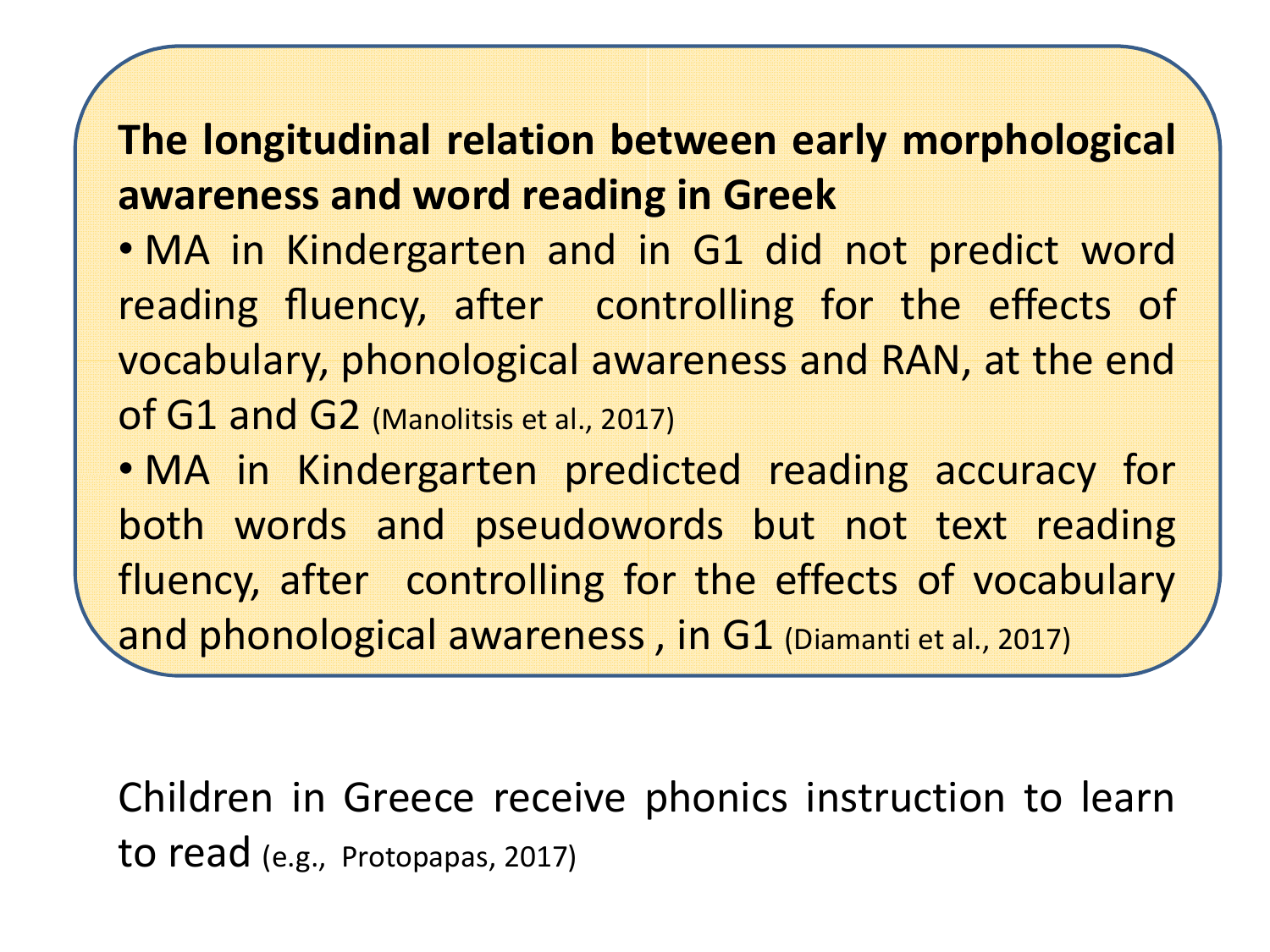### Importance of the study

Most previous studies have only examined a limited number of MA skills (see Rispens et al., 2008; Apel et al., 2013; Tibi and Kirby, 2017, for a few exceptions)

It remains unclear if different aspects of MA (inflectional, derivational, compounding) predict word reading ability the same way

The inflectional and derivational aspects of MA in K as well as all aspects of MA in G1 accounted for 2–5% of unique variance in reading comprehension in G2 (Manolitsis, Grigorakis, & Georgiou, 2017)

Because most previous studies have examined the role of MA in word reading after children had received formal reading instruction, it is possible that the observed effects were confounded by the effects of earlier reading ability on MA (e.g., Deacon et al., 2013; Kruk and Bergman, 2013; Cheng et al., 2016)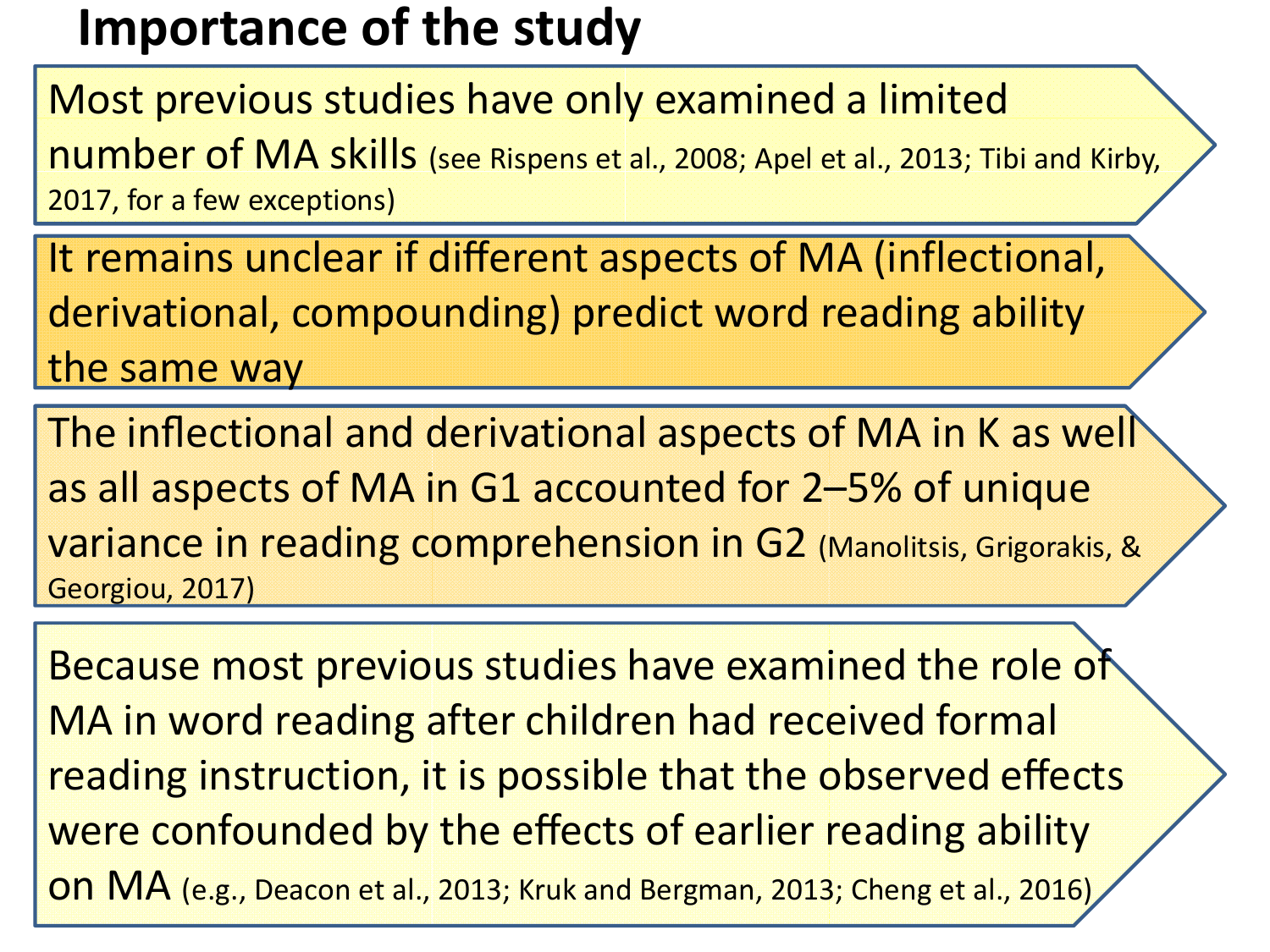- The longitudinal contribution of MA aspects must be tested in the presence of other key predictors of word reading ability such as general cognitive ability (non verbal IQ and vocabulary), mother's educational level, literacy related skills (letter-sound knowledge, phonological awareness, RAN) and even of word reading ability at an earlier point in time (autoregressor)
- The reading tasks should include inflected, derived and compound words. If the reading tasks do not include morphologically complex words this may reduce the effects of MA in word reading (accuracy and fluency)
- Burani, et al. (2002) examined the morphological processing during reading and they found that Italian children aged 8–10 years named pseudo-derived forms that were made up of roots and derivational suffixes more quickly and accurately than matched pseudo-words with no morphological components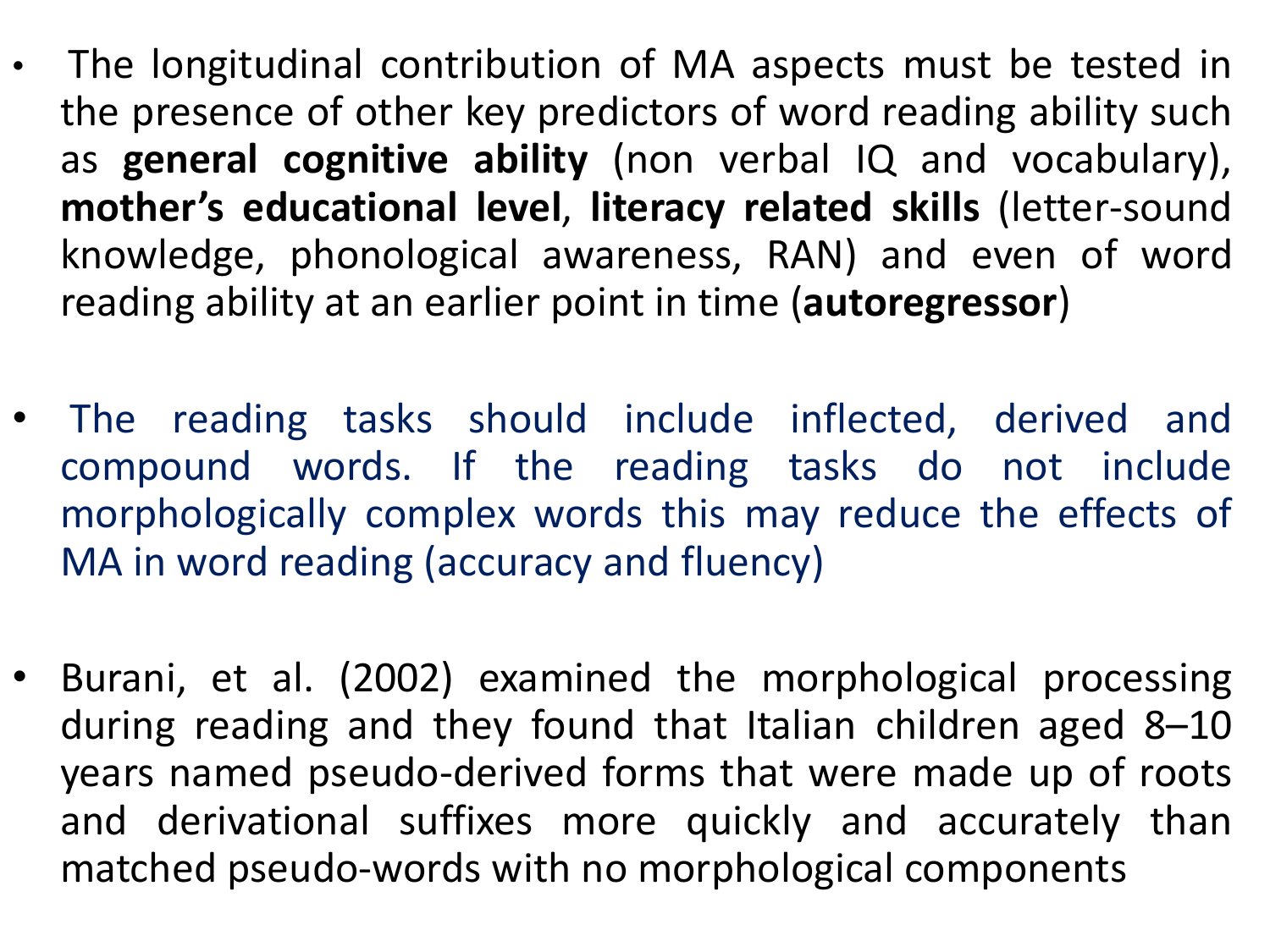• Even in a consistent orthography reading compounds and derived polysyllabic words should force children to activate multiple strategies beyond phonological decoding in order to read them accurately and efficiently. MA "might help children to better decode morphologically complex words' (Kuo & Anderson, 2006 , p. 171)

Greek characterized as a fusional type of language (Ralli, 2005), which has more than one morpheme per word

Greek is a language with rich inflectional and derivational morphology. Compounding is also highly productive as new adjectives, nouns, and verbs can be created from existing stems and words (Diamanti et al., 2017)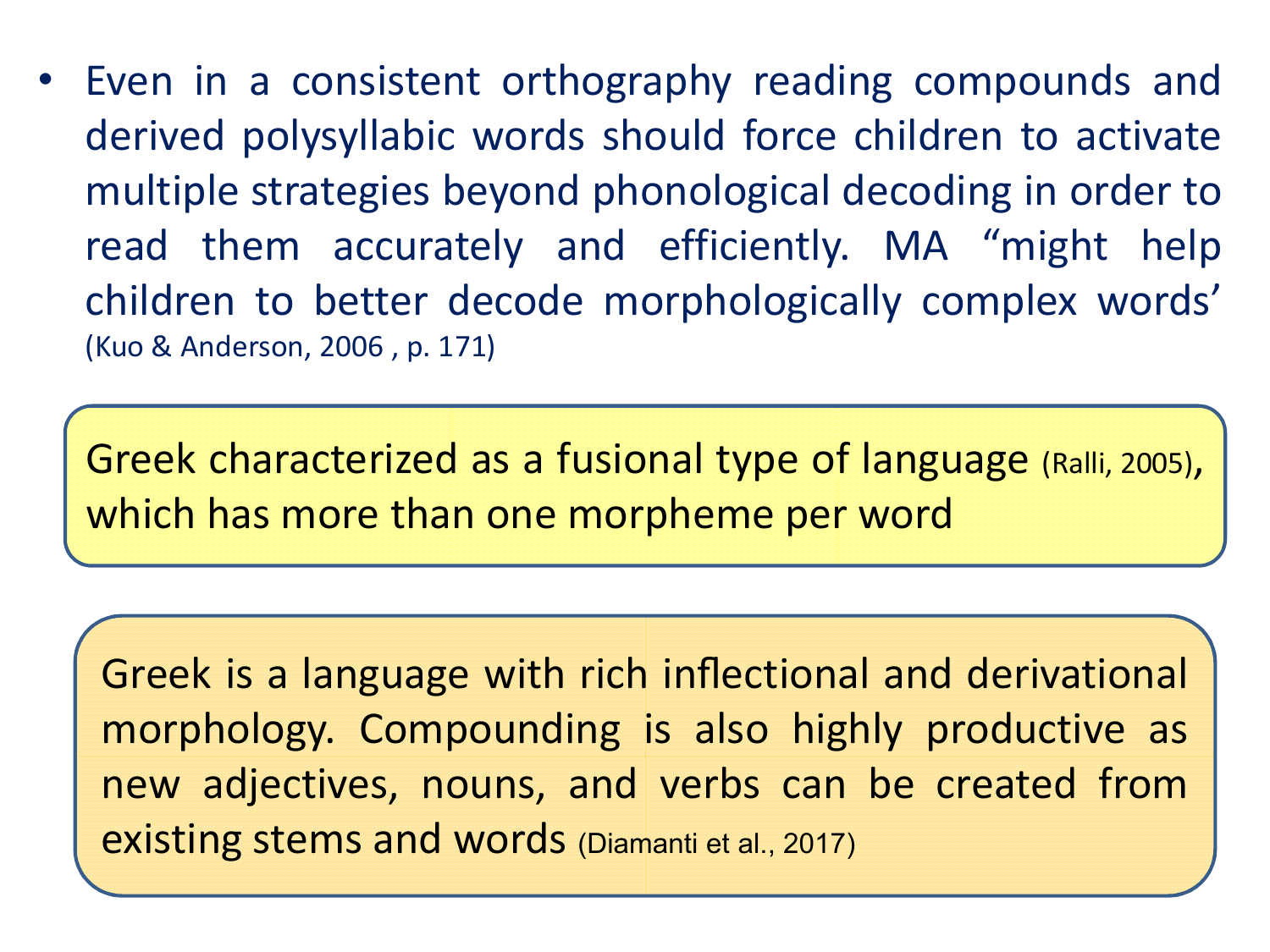# Aim of the study

This is a 3-year longitudinal study examining the role of three MA skills (inflectional, derivational, and compounding) in word reading in a sample of Greek children followed from kindergarten to grade 2

#### Specifically our study aimed to answer the following two questions:

- 1. Do skills representing different morphological processes (inflection, derivation, and compounding) in kindergarten and grade 1 predict reading accuracy of inflected, derived and compound words in grades 1 and 2 respectively?
- 2. Do skills representing different morphological processes (inflection, derivation, and compounding) in kindergarten and grade 1 predict reading fluency of inflected, derived and compound words in grades 1 and 2 respectively?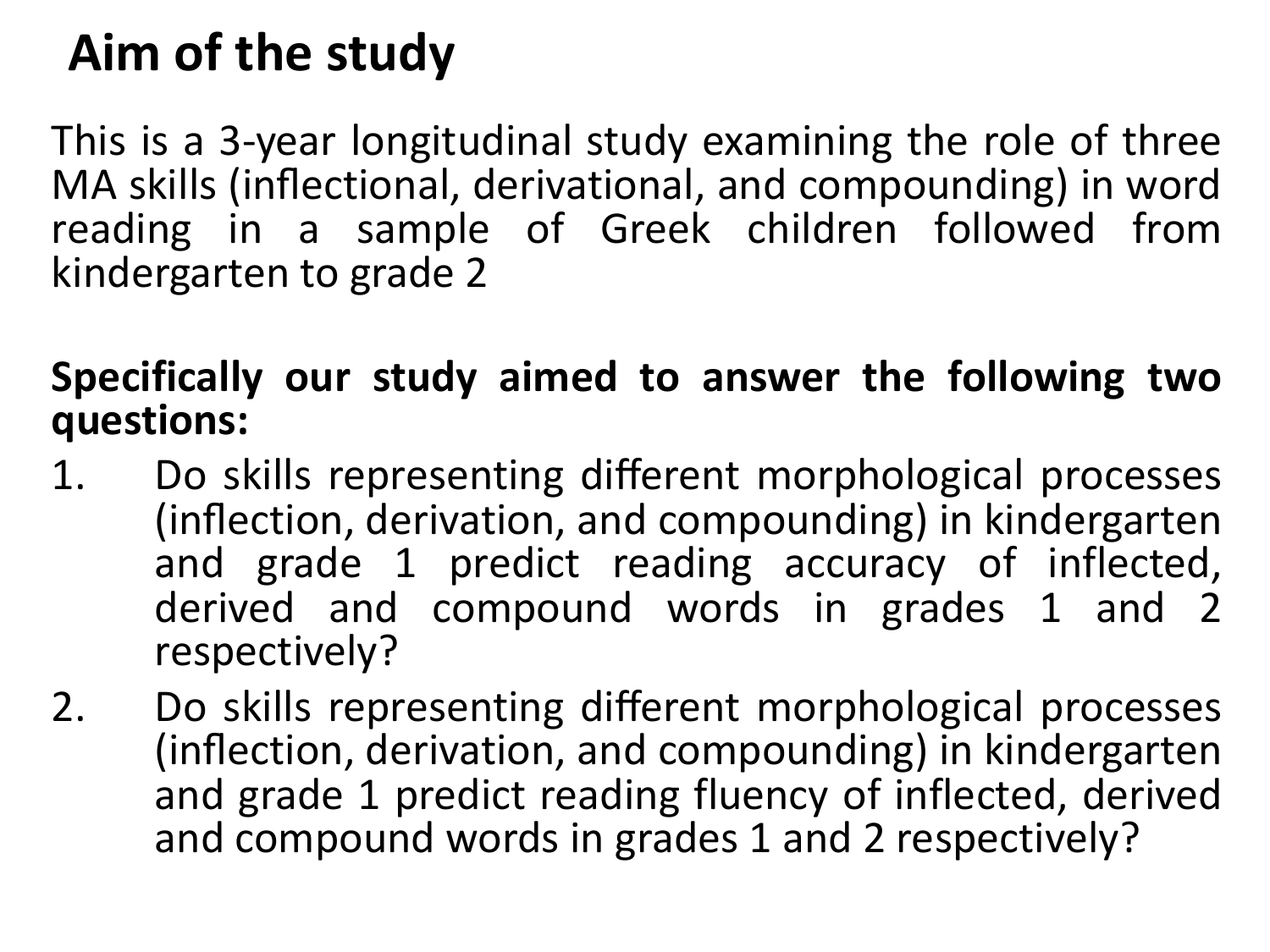# Method

#### **Predictors**

#### Participants:

Initial pool of 229 monolingual Greek-speaking children (117 boys) attending Kindergarten followed until Grade 2 (N=215)

#### *General cognitive ability – assessed at K*

- Non-verbal ability (Raven's Coloured)
- Vocabulary

Receptive vocabulary adapted version of PPVT (see Simos et al., 2011) Expressive Vocabulary adapted version of WFVT (see Vogindroukas et al., 2009)

### *Literacy related skills – assessed at K and G1*

- $-$  Letter sound knowledge  $K$
- Rapid Automatized Naming

Object Naming \_K

Digit Naming G1

#### – Phonological awareness

Syllable deletion - words (see Manolitsis, 2000)\_K Elision – nonwords (see Porpodas, 2008) K and G1

Mother's educational level was recorded for the purpose of a different project and it was representative of that of urban regions in Greece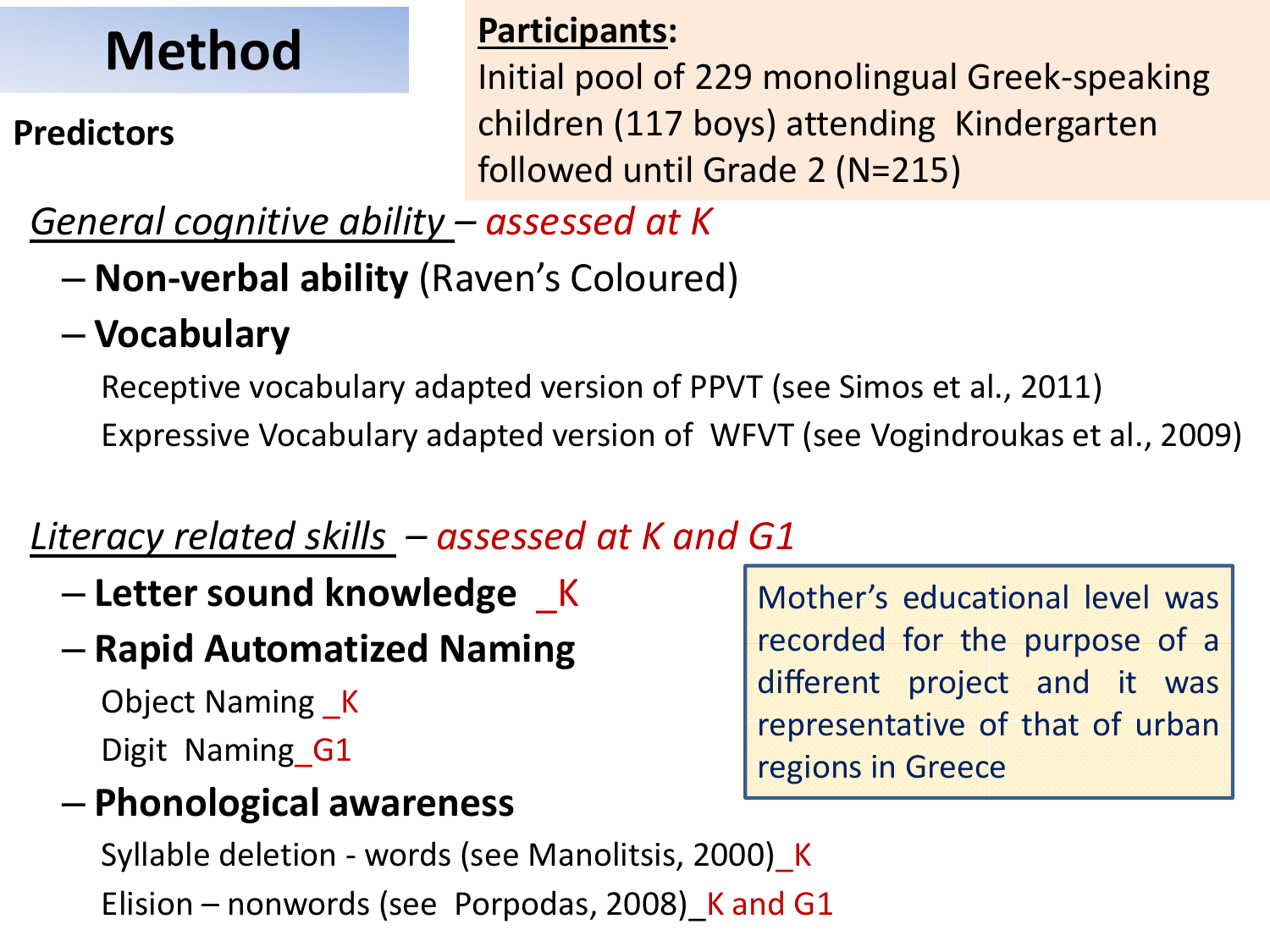*Morphological awareness – assessed at K and G1* a battery of tasks - see Grigorakis, 2014; Manolitsis, Grigorakis, Georgiou, 2017).

#### Inflectional awareness

1. Inflection word analogy *(e.g. walk-waked, help-……….)*

2. Production of inflected forms *(e.g. Clean. Yesterday, John….)*

#### Derivational awareness

1.Derivation word analogy *(e.g. sing-singer, dance-………)* 2. Manipulation of derived forms *(e.g. Fish. My uncle is …………)*

#### Compound word awareness

1.Compound word segmentation *(e.g. doorbell > door + bell)* 2.Compound word reversal *(e.g. bittersweet→sweet bitter)* 3.Compound word production *(e.g. How can we say the juice of the tomato → tomatojuice)*

#### *Word Reading – assessed at G1 and G2*

**Reading accuracy** was assessed by three tasks:

- (a) Inflected words: 16 words (8 high and 8 low frequency items) with different inflected forms (3-syllable nouns, adjectives and verbs)
- (b) Derived words: 16 words (8 high and 8 low frequency items) with different derived types (3syllable nouns, adjectives, and verbs)
- (c) Compound words: 16 compounds with 4-5 syllable length (8 high and 8 low frequency nouns)

**Reading fluency** was assessed for each one of the three reading accuracy tasks. A child's score in each RF task was the total number of correctly read items within 30 seconds.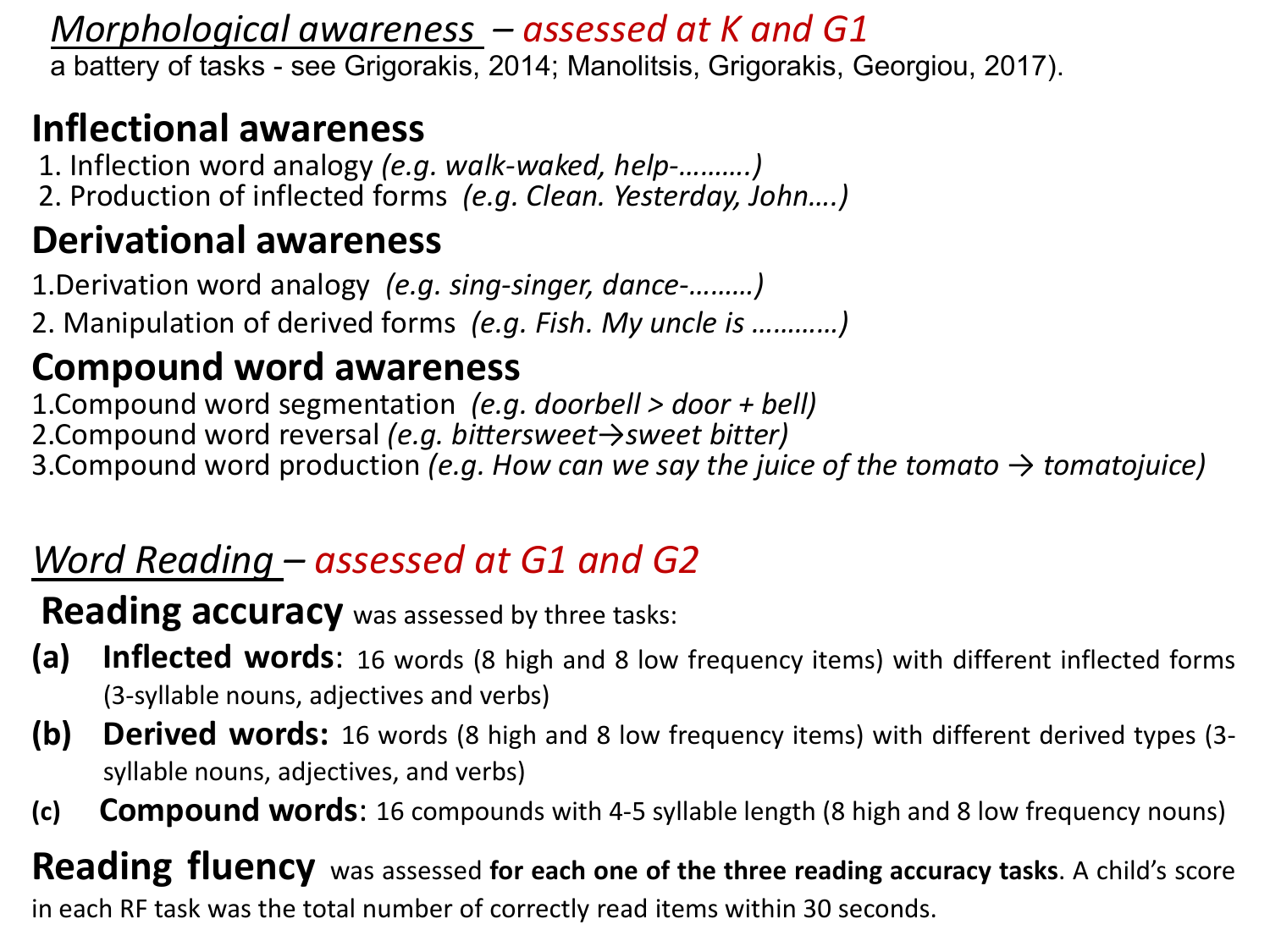## Statistical Analyses

We calculated composite scores for:

- (a) inflectional, derivational and compounding morphology in kindergarten and G 1
- (b) phonological awareness in kindergarten, and
- (c) vocabulary in kindergarten
- In all instances, the composite scores were calculated by averaging the z-scores of the respective component measures
- We run 2 models of regression for each one of the reading measures in Grade 1 and 3 models of regression for each one of the reading measures in Grade 2
- In all models we included in the  $1<sup>st</sup>$  step the general cognitive ability (Raven's and vocabulary scores in Kindergarten) and mother's educational level as control variables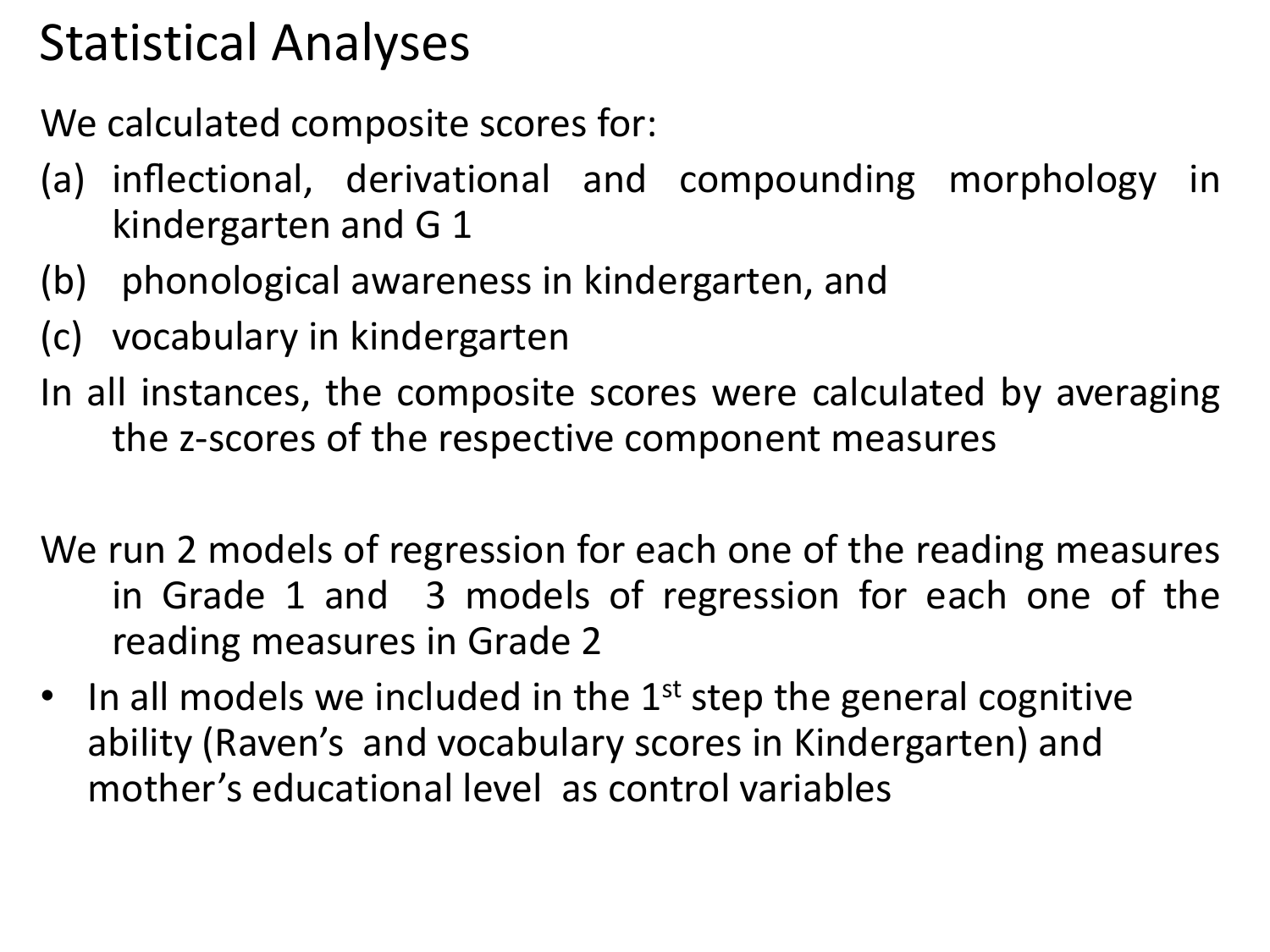|         | Reading   | Kindergarten |            |     |     |                        | Grade 1<br>measures |                  |            |                  |            |      |                  |                   |                                    |                   |              |
|---------|-----------|--------------|------------|-----|-----|------------------------|---------------------|------------------|------------|------------------|------------|------|------------------|-------------------|------------------------------------|-------------------|--------------|
| Time    | skills    | NV           | <b>VOC</b> | MEd | LN  | measures<br><b>RAN</b> | PA                  |                  |            | InflA DerA CompA | <b>RAN</b> | PA   |                  |                   | InflA DerA CompA                   |                   |              |
|         | InW Ac    | .25          | .37        | .32 | .49 | .42                    | .49                 | $\overline{.37}$ | <u>39</u>  | <b>.43</b>       |            |      |                  |                   |                                    |                   |              |
|         | DeW A     | .23          | .39        | .32 | .55 | .45                    | .49                 | .38              | <b>.40</b> | <u>.43</u>       | The        |      | three            |                   | MA skills<br>correlated moderately | <i>in</i><br>with |              |
|         | CoW A     | .23          | .49        | .36 | .56 | .45                    | .55                 | .40              | <b>.43</b> | <b>.50</b>       |            |      |                  |                   | word reading accuracy              | and               |              |
| Grade   | In $W$ F  | .27          | .39        | .29 | .58 | .53                    | .59                 | <u>.42</u>       | <b>.40</b> | <b>.48</b>       | fluency.   |      |                  |                   |                                    |                   | $\mathsf{K}$ |
|         | DeW F     | .18          | .38        | .35 | .58 | .52                    | .57                 | .40              | <b>.36</b> | <b>.46</b>       |            |      |                  |                   | In G1 the MA skills correlated     |                   |              |
|         | CoW F     | .23          | .43        | .33 | .57 | .49                    | .56                 | 39               | .38        | .47              |            |      |                  |                   | moderately to strongly with        |                   |              |
|         |           |              |            |     |     |                        |                     |                  |            |                  |            |      |                  | reading measures. |                                    |                   |              |
|         | InW Ac    | .21          | .35        | .33 | .47 | .37                    | .47                 | .40              | .37        | .44              | .46        | .47  | .41              | <b>.43</b>        | <b>.47</b>                         |                   |              |
|         | DeW A .23 |              | .34        | .24 | .47 | .36                    | .45                 | .30              | .33        | .39              | .46        | .45  | $\overline{.31}$ | <b>.43</b>        | <b>.43</b>                         |                   |              |
|         | CoW A     | .17          | .48        | .39 | .54 | .30                    | .55                 | .45              | .47        | .53              | .45        | .55  | .51              | .55               | .58                                |                   |              |
| Grade 2 | In $W$ F  | .21          | .41        | .28 | .57 | .44                    | .53                 | .38              | .38        | .46              | .55        | .53. | .40              | .40               | .50                                |                   |              |
|         | DeW F     | .18          | .39        | .30 | .52 | .46                    | .49                 | .32              | .36        | .43              | .59        | .49  | $\overline{.37}$ | .39               | .46                                |                   |              |
|         | CoW F     | .15          | .45        | .35 | .57 | .44                    | .58                 | .44              | .41        | .50              | .58        | .58  | .47              | .48               | .55                                |                   |              |

Correlations of kindergarten and grade 1 measures with reading accuracy and reading fluency skills in grades 1 and 2

Notes: for r > .14 *p* < .05 ; for r > .17 *p* < .01; for r > .24 *p* < .001

NV: Non-Verbal ability; VOC: Vocabulary; Med: Mother's education ; LN: Letter sound knowledge ; RAN: Rapid Naming; PA: Phonological Awareness; InflA: Inflectional awareness ; DerA: Derivational awareness ; CompA: Compounding awareness ;InW\_Ac: Inflected words accuracy ; DeW\_A: Derived words accuracy ; CoW\_A: Compound words accuracy ; InW\_F: Inflected words fluency ; DeW\_F: Derived words fluency ; CoW\_F: Compound words fluency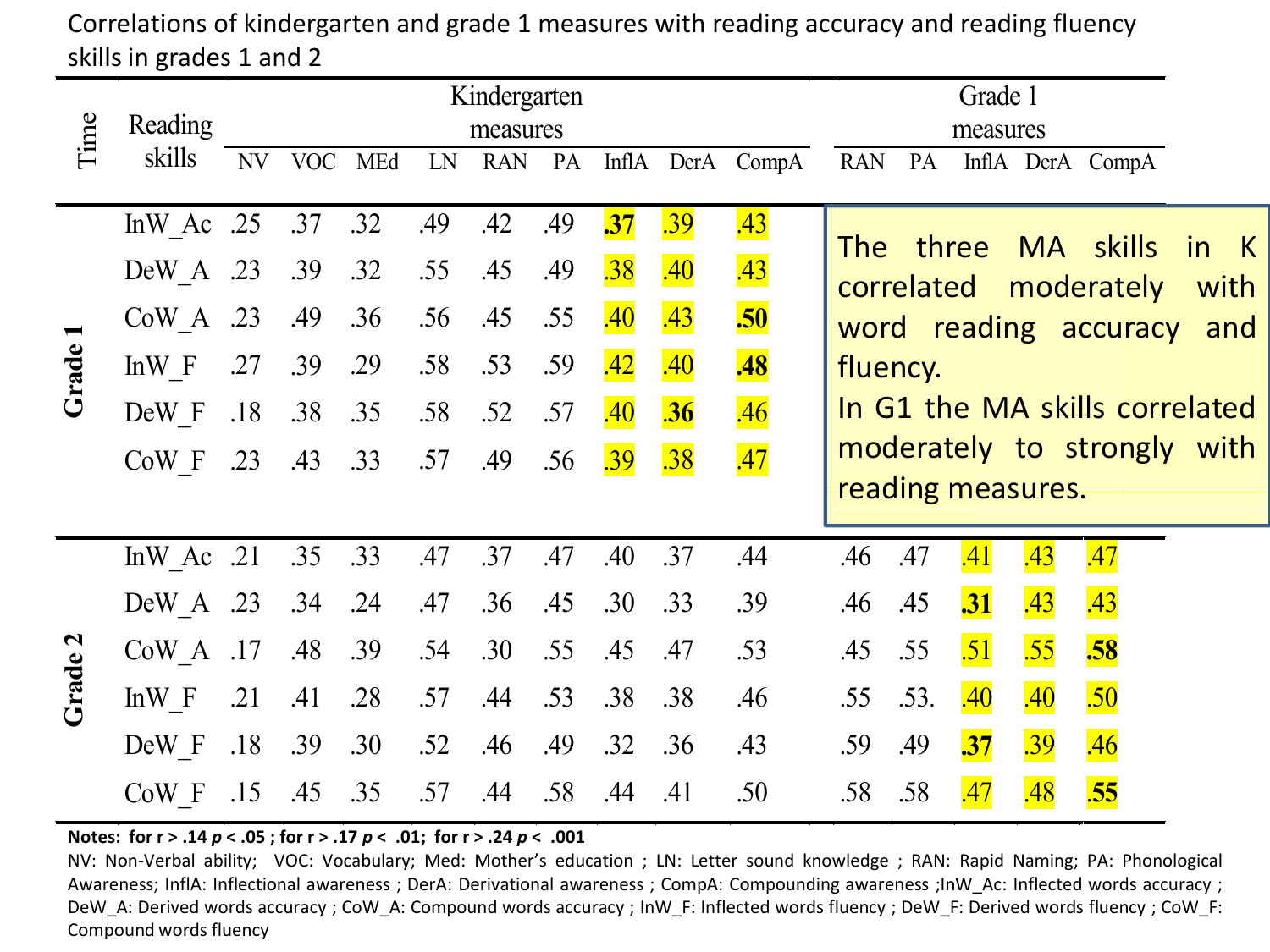|                                     | Reading<br><b>Inflected Words</b>         |                                         |                                         | Reading<br>Derived Words                | Compound Words                          | Reading                                 |  |
|-------------------------------------|-------------------------------------------|-----------------------------------------|-----------------------------------------|-----------------------------------------|-----------------------------------------|-----------------------------------------|--|
|                                     | RAcc                                      | RFlu                                    | RAcc                                    | <b>RFlu</b>                             | RAcc                                    | <b>RFlu</b>                             |  |
|                                     | <b>Beta</b>                               |                                         |                                         | <b>Beta</b>                             |                                         | <b>Beta</b>                             |  |
| <b>Model A</b>                      |                                           |                                         |                                         |                                         |                                         |                                         |  |
| (1) Control variables (K)           |                                           |                                         |                                         |                                         |                                         |                                         |  |
| Non-verbal IQ                       | .13                                       | .13                                     | .08                                     | .03                                     | .02                                     | .05                                     |  |
| Vocabulary                          | $.27**$                                   | $.30***$                                | $.28***$                                | $.29***$                                | $.40***$                                | $.37***$                                |  |
| Mother's education                  | $.21**$                                   | $.16*$                                  | $.21**$                                 | $.25**$                                 | $.22**$                                 | $.19**$                                 |  |
|                                     | $\Delta R^2$ .21                          | $\Delta R^2$ .21                        | $\Delta R^2$ .19                        | $\Delta R^2$ .20                        | $AR^2$ .28                              | $\Delta R^2$ .24                        |  |
| (2)Morphological awareness          |                                           |                                         |                                         |                                         |                                         |                                         |  |
| Inflection<br>a)                    | .15                                       | $.22*$                                  | .16                                     | $.20*$                                  | .07                                     | .10                                     |  |
| b) Derivation                       | $.19*$                                    | $.18*$                                  | $.18*$                                  | .13                                     | .13                                     | .10                                     |  |
| c) Compounding                      | $.24*$                                    | $.33**$                                 | $.23*$                                  | $.33**$                                 | $.27**$                                 | $.30**$                                 |  |
|                                     | $\overline{\mathbf{AR}^2}$<br>.01/.02/.03 | $\overline{\text{AR}^2}$<br>.03/.02/.05 | $\overline{\text{AR}^2}$<br>.01/.02/.02 | $\overline{\text{AR}^2}$<br>.02/.01/.05 | $\overline{\text{AR}^2}$<br>.00/.01/.03 | $\overline{\text{AR}^2}$<br>.01/.01/.04 |  |
| <b>Model B</b>                      |                                           |                                         |                                         |                                         |                                         |                                         |  |
| $(2)$ Literacy-related skills $(K)$ |                                           |                                         |                                         |                                         |                                         |                                         |  |
| Rapid naming                        | $.20**$                                   | $.30***$                                | $.24**$                                 | $.30***$                                | $.19**$                                 | $.28***$                                |  |
| Letter Sound Knowledge              | $.20*$                                    | $.23*$                                  | $.30**$                                 | $.27**$                                 | $.25*$                                  | $.30**$                                 |  |
| Phonological Awareness              | .14                                       | $.24*$                                  | .09                                     | $.21*$                                  | .13                                     | .13                                     |  |
|                                     | $\Delta R^2$ .12                          | $\Delta R^2$ .24                        | $\Delta R^2$ .17                        | $\Delta R^2$ .25                        | $\Delta R^2$ .13                        | $\Delta R^2$ .21                        |  |
| (3)Morphological Awareness          |                                           |                                         |                                         |                                         |                                         |                                         |  |
| a) Inflection                       | $-.08$                                    | $-.10$                                  | $-.10$                                  | $-.13$                                  | $-.16$                                  | $-.15$                                  |  |
| b) Derivation                       | .00                                       | $-.11$                                  | $-.02$                                  | $-.16$                                  | $-.07$                                  | $-.16$                                  |  |
| c) Compounding                      | $-.06$                                    | $-.10$                                  | $-.12$                                  | $-.10$                                  | $-.03$                                  | $-.09$                                  |  |
|                                     | $\Delta R^2$<br>.00/.00/.00.              | $\Delta R^2$<br>.01/.01/.00             | $\Delta R^2$<br>.00/.00/.00.            | $\Delta R^2$<br>.01/.01/.00             | $\Delta R^2$<br>.01/.00/.00             | $\Delta R^2$<br>.01/.01/.00             |  |

*Results of Hierarchical Regression Analyses with MA skills in Kindergarten as Predictors of Word Reading Skills in Grade 1*

*Note*s: The beta coefficients reported are taken from the step in the regression equation in which the predictor variables were entered. RAcc= Reading Accuracy score; RFlu = Reading Fluency score; \* *p* < .05; \*\* *p* < .01; \*\*\* *p* < .001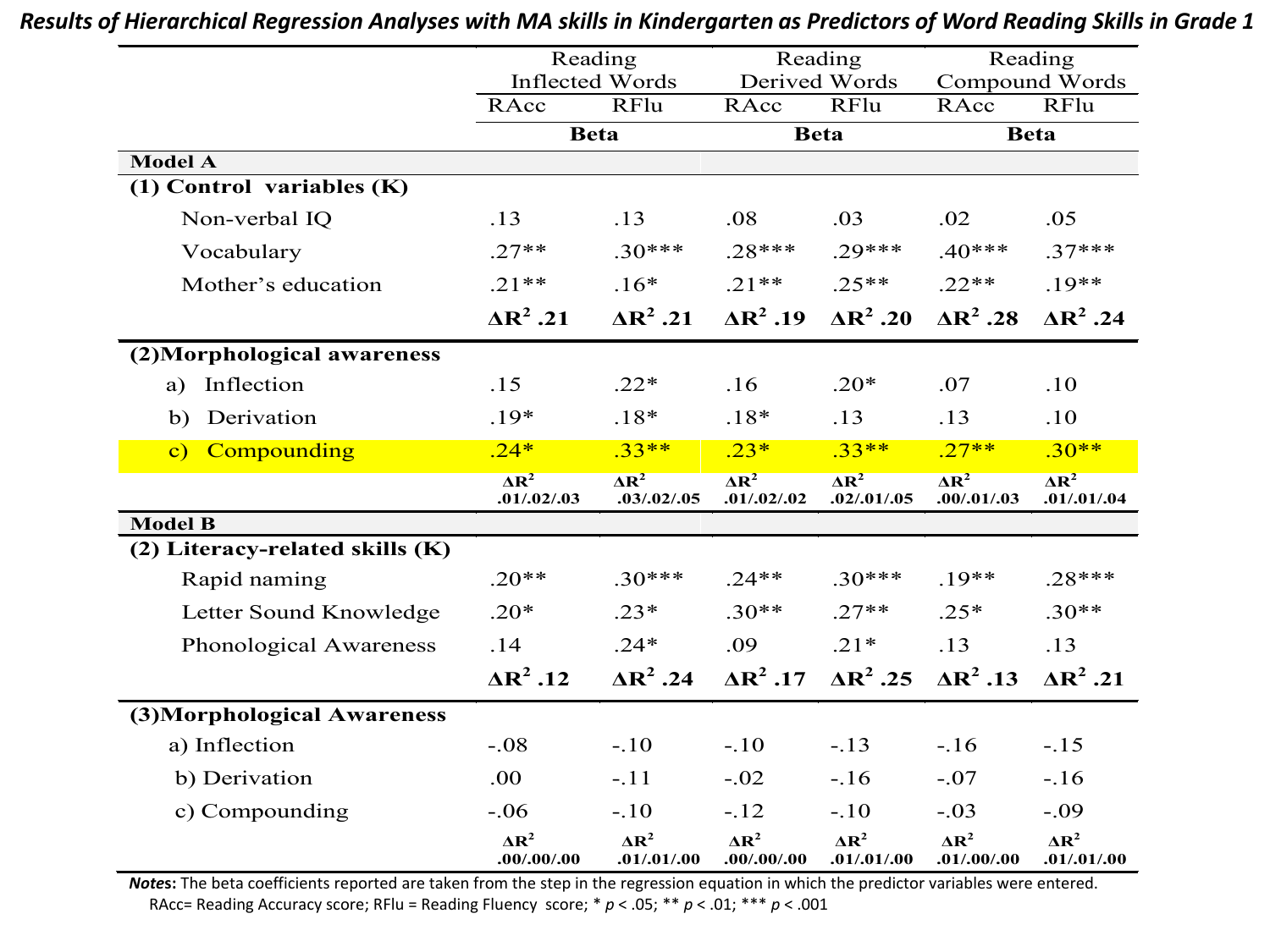|                                     | Reading<br><b>Inflected Words</b>       |                                           |                                | Reading<br>Derived Words    |                                           | Reading<br>Compound Words                   |  |
|-------------------------------------|-----------------------------------------|-------------------------------------------|--------------------------------|-----------------------------|-------------------------------------------|---------------------------------------------|--|
|                                     | RAcc                                    | <b>RFlu</b>                               | RAcc                           | <b>RFlu</b>                 | RAcc                                      | <b>RFlu</b>                                 |  |
|                                     | <b>Beta</b>                             |                                           |                                | Beta                        | <b>Beta</b>                               |                                             |  |
| <b>Model A</b>                      |                                         |                                           |                                |                             |                                           |                                             |  |
| (1) Control variables (K)           |                                         |                                           |                                |                             |                                           |                                             |  |
| Non-verbal IQ                       | .14                                     | .07                                       | .07                            | .00                         | .00                                       | .01                                         |  |
| Vocabulary                          | $.27**$                                 | $.38***$                                  | $.28**$                        | $.39***$                    | $.42***$                                  | $.42***$                                    |  |
| Mother's education                  | $.22**$                                 | $.14*$                                    | .14                            | $.17*$                      | $.25***$                                  | $.21**$                                     |  |
|                                     | $\Delta R^2$ .21                        | $\Delta R^2$ .23                          | $\Delta R^2$ .15               | $\Delta R^2$ .22            | $\Delta R^2$ .30                          | $\Delta R^2$ .27                            |  |
| (2) Morphological awareness         |                                         |                                           |                                |                             |                                           |                                             |  |
| Inflection<br>a)                    | $.19*$                                  | .12                                       | .02                            | .02                         | $.17*$                                    | $.21*$                                      |  |
| Derivation<br>b)                    | .16                                     | .10                                       | .10                            | .12                         | $.20*$                                    | .15                                         |  |
| c) Compounding                      | $.29**$                                 | $.23*$                                    | .17                            | .18                         | $.33***$                                  | $.31***$                                    |  |
|                                     | $\overline{\text{AR}^2}$<br>.02/.01/.04 | $\overline{\mathbf{AR}^2}$<br>.01/.01/.02 | $\mathbf{AR}^2$<br>.00/.01/.01 | $\Delta R^2$<br>.00/.01/.01 | $\overline{\mathbf{AR}^2}$<br>.02/.02/.05 | $\overline{\mathbf{AR}^2}$<br>.03/0.01/0.04 |  |
| <b>Model B</b>                      |                                         |                                           |                                |                             |                                           |                                             |  |
| $(2)$ Literacy-related skills $(K)$ |                                         |                                           |                                |                             |                                           |                                             |  |
| Rapid naming                        | $.17*$                                  | $.20**$                                   | .11                            | $.22**$                     | .02                                       | $.21**$                                     |  |
| Letter Sound Knowledge              | .18                                     | $.35***$                                  | $.24*$                         | $.25*$                      | $.20*$                                    | $.23*$                                      |  |
| Phonological Awareness              | .14                                     | .07                                       | .13                            | .07                         | $.27**$                                   | $.26**$                                     |  |
|                                     | $\Delta R^2$ .09                        | $\Delta R^2$ .16                          | $AR^2.10$                      | $AR^2$ .13                  | $\Delta R^2$ .12                          | $\Delta R^2$ .19                            |  |
| (3) Morphological Awareness         |                                         |                                           |                                |                             |                                           |                                             |  |
| a) Inflection                       | .00                                     | $-.13$                                    | $-.13$                         | $-.14$                      | $-.03$                                    | $-.08$                                      |  |
| b) Derivation                       | .00                                     | $-.11$                                    | $-.07$                         | $-.07$                      | .02                                       | $-.10$                                      |  |
| c) Compounding                      | .06                                     | $-.12$                                    | $-.12$                         | $-.14$                      | .05                                       | $-.09$                                      |  |
|                                     | $\Delta R^2$<br>.00/.00/.00             | $\Delta R^2$<br>.01/.01/.01               | $\Delta R^2$<br>.01/.00/.00    | $\Delta R^2$<br>.01/.00/.00 | $\Delta R^2$<br>.00/.00/.00.              | $\Delta R^2$<br>.00/.00/.00                 |  |

*Results of Hierarchical Regression Analyses with MA skills in Kindergarten as Predictors of Word Reading Skills in Grade 2*

*Note*s: The beta coefficients reported are taken from the step in the regression equation in which the predictor variables were entered.

RAcc= Reading Accuracy score; RFlu = Reading Fluency score; \* *p* < .05; \*\* *p* < .01; \*\*\* *p* < .001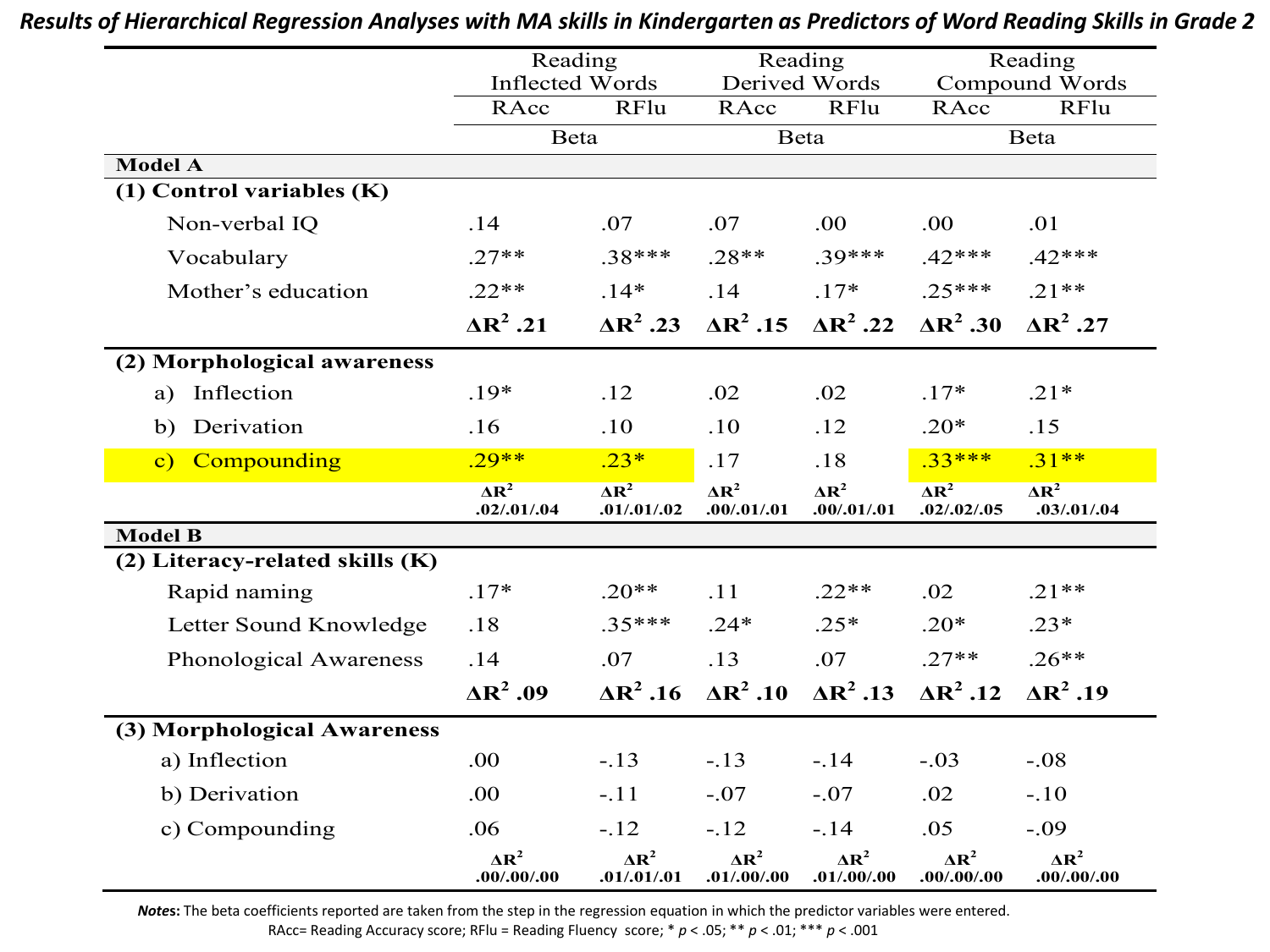|                                  | Reading<br><b>Inflected Words</b>                      |                                                        | Reading<br>Derived Words                  |                                       |                                                        | Reading<br>Compound Words                 |  |
|----------------------------------|--------------------------------------------------------|--------------------------------------------------------|-------------------------------------------|---------------------------------------|--------------------------------------------------------|-------------------------------------------|--|
|                                  | RAcc                                                   | <b>RFlu</b>                                            | RAcc                                      | RFlu                                  | RAcc                                                   | RFlu                                      |  |
|                                  | <b>Beta</b>                                            |                                                        | Beta                                      |                                       | <b>Beta</b>                                            |                                           |  |
| <b>Model A</b>                   |                                                        |                                                        |                                           |                                       |                                                        |                                           |  |
| (1) Control variables (K)        |                                                        |                                                        |                                           |                                       |                                                        |                                           |  |
| Non-verbal IQ                    | .14                                                    | .07                                                    | .07                                       | .00                                   | .00                                                    | .01                                       |  |
| Vocabulary                       | $.27**$                                                | $.38***$                                               | $.28**$                                   | $.39***$                              | $.42***$                                               | $.42***$                                  |  |
| Mother's education               | $.22**$                                                | $.14*$                                                 | .14                                       | $.17*$                                | $.25***$                                               | $.21**$                                   |  |
|                                  | $\Delta R^2$ .21                                       | $\Delta R^2$ .23                                       | $AR^2$ .15                                | $\triangle R^2$ .22                   | $\Delta R^2$ .30                                       | $\Delta R^2$ .27                          |  |
| (2) Morphological Awareness (G1) |                                                        |                                                        |                                           |                                       |                                                        |                                           |  |
| a) Inflection                    | $.26**$                                                | .16                                                    | .08                                       | .15                                   | $.30***$                                               | $.26**$                                   |  |
| b) Derivation                    | $.29**$                                                | .17                                                    | $.32***$                                  | $.18*$                                | $.38***$                                               | $.27**$                                   |  |
| c) Compounding                   | $.39***$                                               | $.35***$                                               | $.32**$                                   | $.33***$                              | $.43***$                                               | $.40***$                                  |  |
|                                  | $\overline{\text{AR}^2}$<br>.04/.04/.07                | $\overline{\bf A}$ $\overline{\bf R}^2$<br>.01/.01/.06 | $\overline{\mathbf{AR}^2}$<br>.00/.05/.05 | $\overline{\bf{AR}^2}$<br>.01/.02/.05 | $\overline{\bf A}$ $\overline{\bf R}^2$<br>.05/.07/.08 | $\overline{\mathbf{AR}^2}$<br>.03/.04/.07 |  |
| <b>Model B</b>                   |                                                        |                                                        |                                           |                                       |                                                        |                                           |  |
| (2) Literacy-related skills (G1) |                                                        |                                                        |                                           |                                       |                                                        |                                           |  |
| Rapid naming                     | $.29***$                                               | $.40***$                                               | $.29***$                                  | $.48***$                              | $.23**$                                                | $.43***$                                  |  |
| Phonological Awareness           | $.25**$                                                | $.26***$                                               | $.22**$                                   | .14                                   | $.30***$                                               | $.24***$                                  |  |
|                                  | $\Delta R^2$ .15                                       | $\Delta R^2$ .22                                       | $\Delta R^2$ .13                          | $\Delta R^2$ .23                      | $\Delta R^2$ .14                                       | $\triangle R^2$ .24                       |  |
| (3) Morphological Awareness (G1) |                                                        |                                                        |                                           |                                       |                                                        |                                           |  |
| a) Inflection                    | .06                                                    | $-.03$                                                 | $-.16$                                    | $-.05$                                | .12                                                    | .10                                       |  |
| b) Derivation                    | .14                                                    | $-.02$                                                 | .16                                       | $-.01$                                | $.23**$                                                | .12                                       |  |
| c) Compounding                   | .14                                                    | .04                                                    | .07                                       | .03                                   | $.23*$                                                 | .14                                       |  |
|                                  | $\Delta R^2$<br>.00/0.01/0.01                          | $\Delta R^2$<br>.00/.00/.00.                           | $\Delta R^2$<br>.01/.01/.00               | $\Delta R^2$<br>.00/.00/.00           | $\overline{\bf{AR}^2}$<br>.01/.02/.02                  | $\Delta R^2$<br>.00/0.01/0.01             |  |
| Model C                          |                                                        |                                                        |                                           |                                       |                                                        |                                           |  |
| (2) Autoregressor (G1)           | $.53***$                                               | $.63***$                                               | $.57***$                                  | $.59***$                              | $.54***$                                               | $.60***$                                  |  |
|                                  | $\triangle R^2$ .22                                    | $\Delta R^2$ .31                                       | $AR^2$ .26                                | $\Delta R^2$ .28                      | $\Delta R^2$ .21                                       | $\Delta R^2$ .27                          |  |
| (3) Morphological Awareness (G1) |                                                        |                                                        |                                           |                                       |                                                        |                                           |  |
| a) Inflection                    | .15                                                    | .05                                                    | $-.08$                                    | $-.02$                                | $.23**$                                                | $.22**$                                   |  |
| b) Derivation                    | .15                                                    | .04                                                    | $.19*$                                    | .03                                   | $.27**$                                                | $.18*$                                    |  |
| c) Compounding                   | $.21*$                                                 | .08                                                    | .12                                       | .04                                   | $.29***$                                               | $.22**$                                   |  |
|                                  | $\overline{\bf A}$ $\overline{\bf R}^2$<br>.01/.01/.02 | $\Delta R^2$<br>.00/.00/.00                            | $\Delta R^2$<br>.00/.02/.01               | $\Delta R^2$<br>.00/.00/.00.          | $\overline{\text{AR}^2}$<br>.02/.03/.04                | $\overline{\bf{AR}^2}$<br>.02/.01/.02     |  |

*Results of Hierarchical Regression Analyses with MA skills in G1 as Predictors of Word Reading Skills in Grade 2*

*Note*s: The beta coefficients reported are taken from the step in the regression equation in which the predictor variables were entered.

RAcc= Reading Accuracy score; RFlu = Reading Fluency score; \* *p* < .05; \*\* *p* < .01; \*\*\* *p* < .001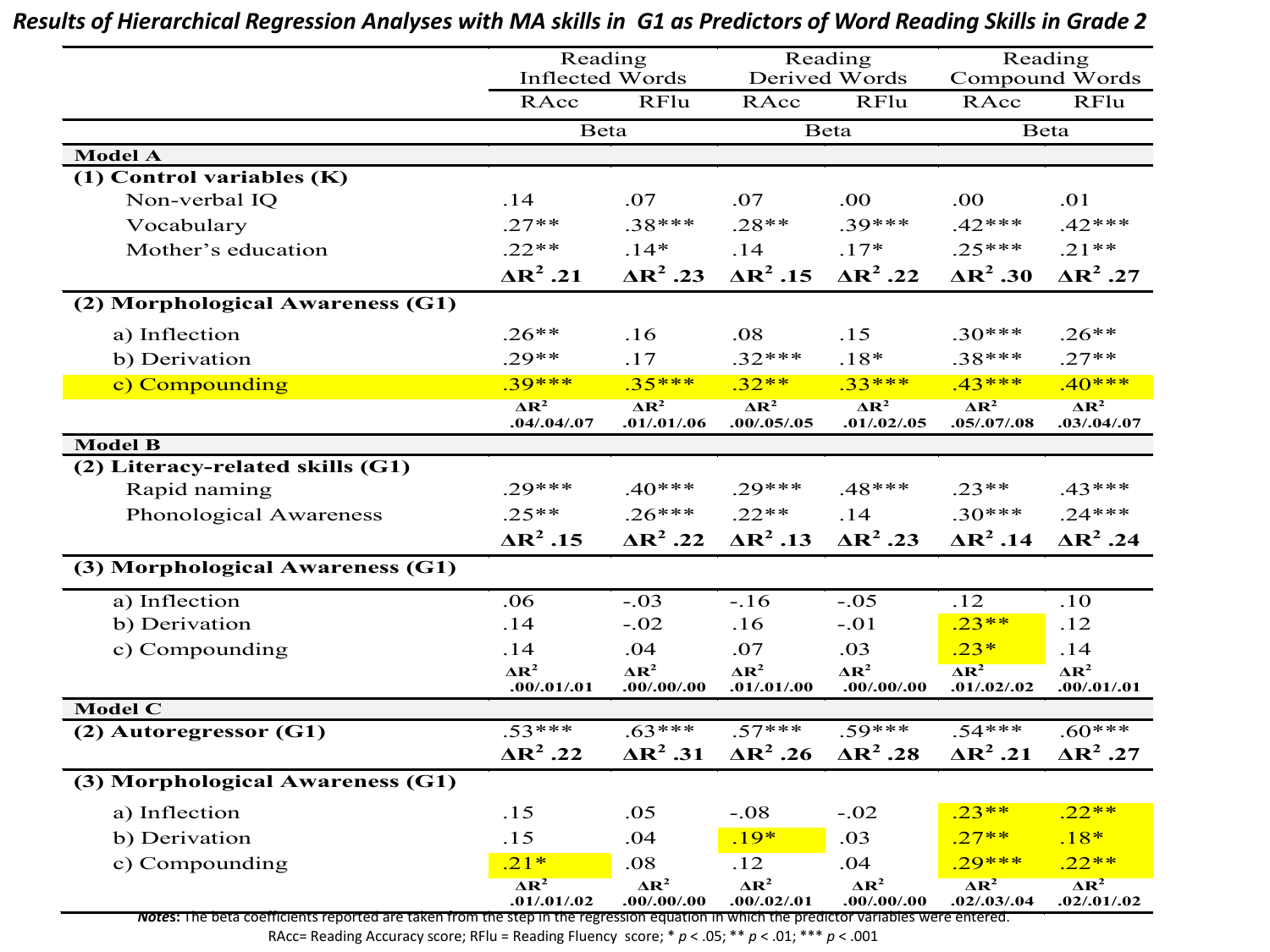### Discussion (K to G1 and G2)

-In relation to both questions none of MA skills in Kindergarten predicted reading accuracy and reading fluency of inflected, derived and compound words in grades 1 and 2 after controlling for the effects of literacy-related skills (letter sound knowledge, phonological awareness, RAN).

-These findings further confirm the suggestion of previous studies that word reading fluency in grade 1 relies more on phonological rather than morphological processing (e.g., Manolitsis et al.,2017; Müller & Brady, 2001) as we included words to be read from all three morphological categories (inflected, derived and compound words).

-It is remarkable that MA skills did not predict reading accuracy in any morphological category after controlling of literacy-related skills. These findings are consistent to those of Manolitsis (2006) who found that preschool MA longitudinally did not predict Grade 1 single word reading accuracy, after controlling for PA.

-Studies reporting a contribution of early MA to word reading accuracy (Diamanti et al., 2017) and to word reading fluency in grade 1 (Rispens et al., 2008) have not included at the same time two key predictors of word reading accuracy and fluency such as letter sound knowledge and RAN respectively.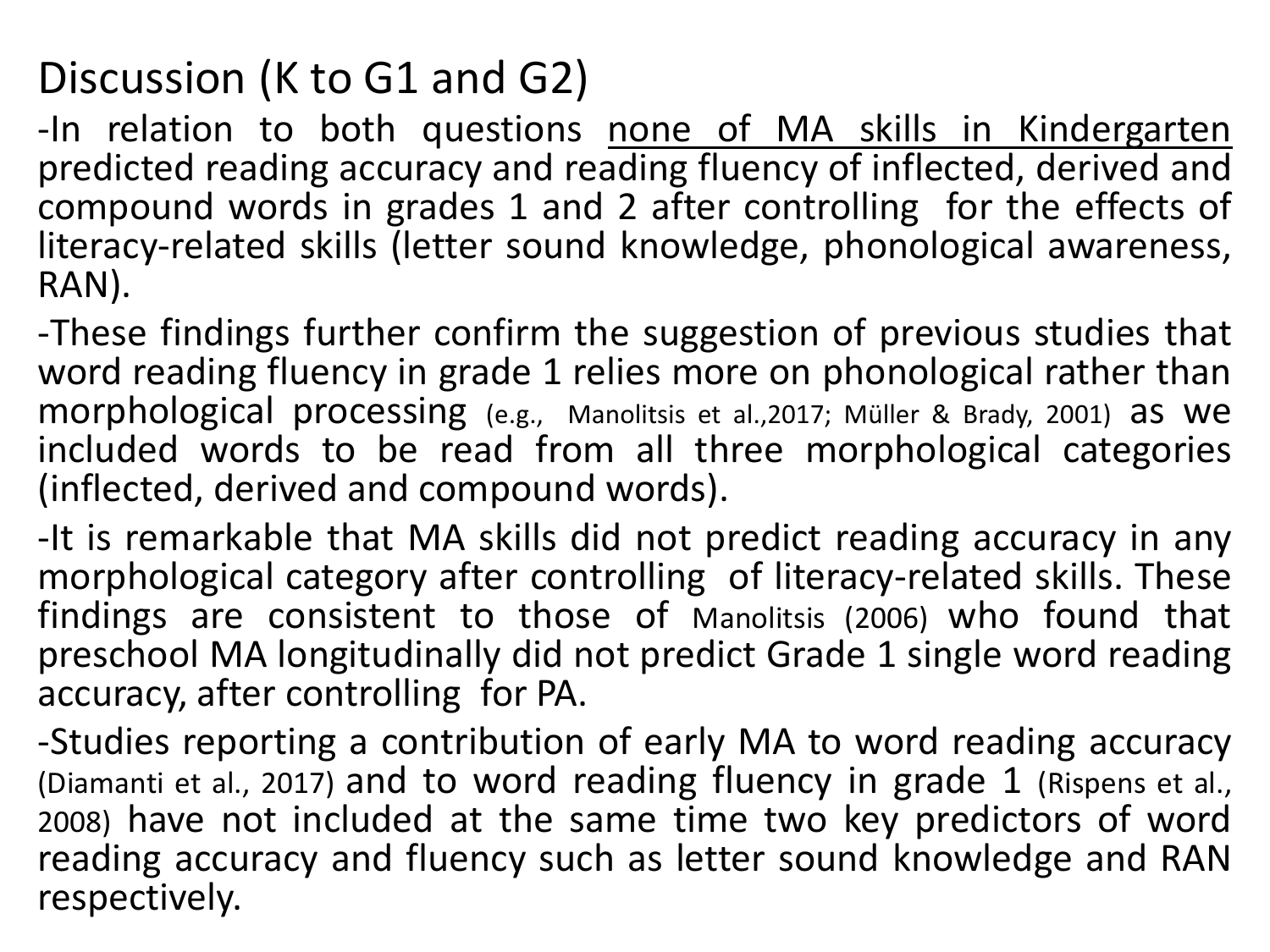Discussion (G1 to G2)

-In relation to both questions two MA skills (derivational awareness and awareness of compounds) predicted reading accuracy but not reading fluency of compounds in grade 2 after controlling for the effects of literacy-related skills (phonological awareness, RAN). RAN is one of the best (if not the best) predictors of word reading fluency in transparent orthographies. Reading fluency requires both accuracy and speed.

-In terms of reading accuracy the effects of two MA skills on reading polysyllabic compound words beyond the effects of phonological skills indicate that the simple ''sounding out'' strategy may not be efficient with long words (Ramirez et al., 2010), even in the consistent orthography of Greek.

-On the other hand all MA skills predicted both reading accuracy and reading fluency of compounds in grade 2 after controlling for the autoregressor. This finding is in line with prior study (Grigorakis & Manolitsis, 2017) and strengthens the hypothesis that children may be processing polysyllabic morphologically complicated compound words not only by phonological strategies in order to read them accurately and efficiently.